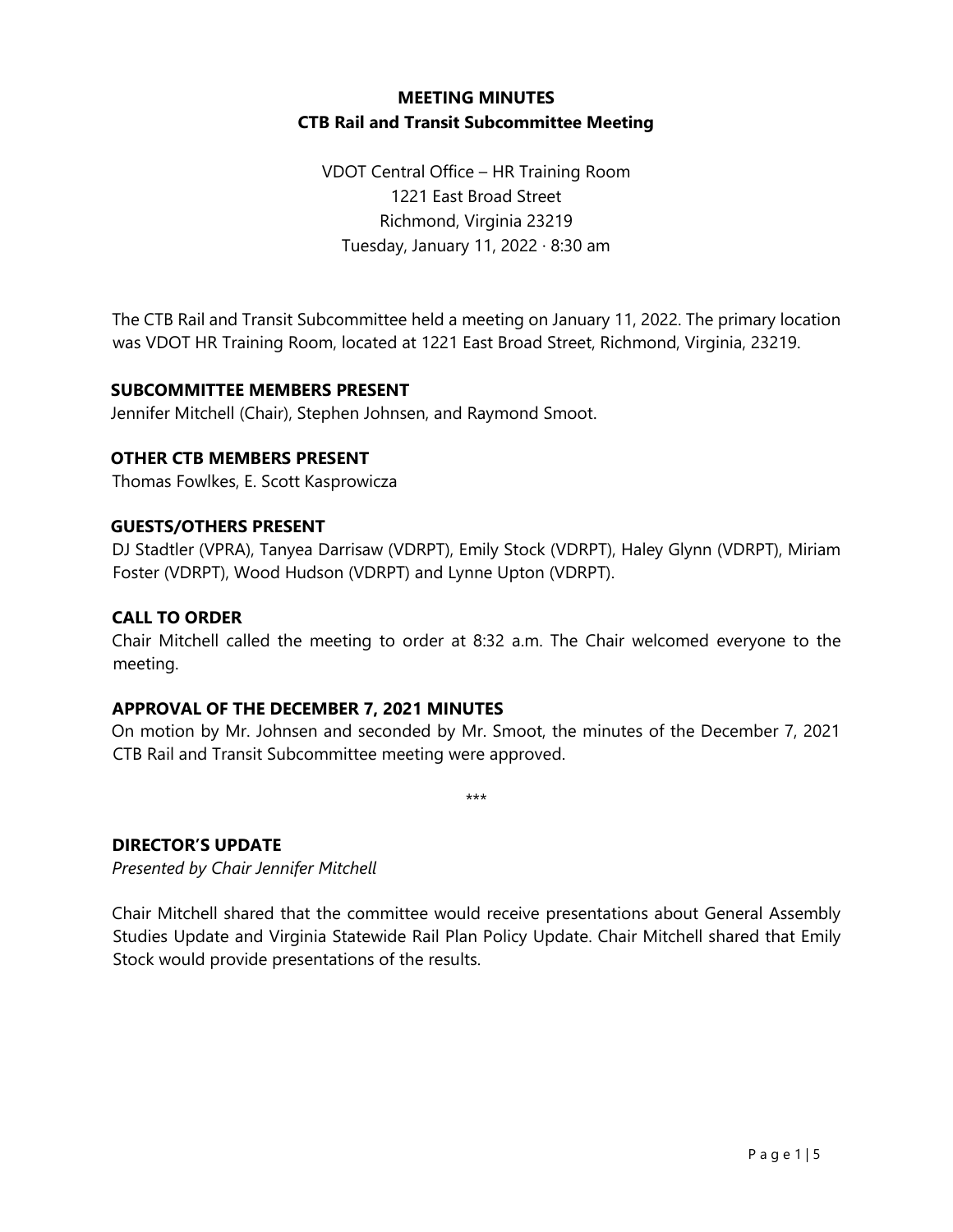## **Rail General Assembly Study Results: Bedford, Bristol, and Commonwealth Corridor** *Presented by Emily Stock, DRPT*

Stock presented the findings of the Three General Assembly Reports that were under review by the Secretary's office. They are Bristol Passenger Rail Extension Study, Bedford Rail Traffic Control ("RTC") Modeling Study, and The Commonwealth Corridor Study.

- Feasibility Study- which emphasized four major objectives:
	- 1) The planning-level Conceptual Design
	- 2) Planning-Level Opinion of Probable Construction Costs
	- 3) Traveler Survey
	- 4) Ridership Analysis

Bedford Study Conclusions:

- 1) As far as the feasibility-To build at the preferred Macon St. East station site (which does not include property acquisition) the cost in 2025 dollars would be \$11M.
- 2) RTC Modeling showed no impact on non-material NS freight operations by adding an additional stop by Amtrak-there is a double track at this location.
- 3) The amount of riders that the Bedford Station would increase is approximately 12,650 total.

There were many questions from CTB members concerning the number of riders and the number of diversions from Lynchburg & Roanoke. These diversions would be beneficial for the Bedford Station. Most of the concerns dealt with how we reached our numbers of riders and how was the study paid for. The VPRA applied for a federal grant program-CRISI that supports improvement to existing tracks at the Ettrick Amtrak Station in Chesterfield County and for the preliminary engineering for the potential Amtrak Station at Bedford. Chair Mitchell and Stock were able to answer all the questions the members had and all concluded that the statistics were pretty good.

Bristol Study Conclusions:

- 1) VPRA is doing a study for the New River Valley corridor feasibility. Also, a lot would depend on where the NRV Station location.
- 2) So far we know that to connect to Christiansburg from the Whitehorn District Route would probably result in the need for a tunnel. This would be extremely expensive upwards of \$100 billion. The Blacksburg route would potentially save up to \$1 billion. We need to keep in mind that we don't have any word yet on whether NS would allow this.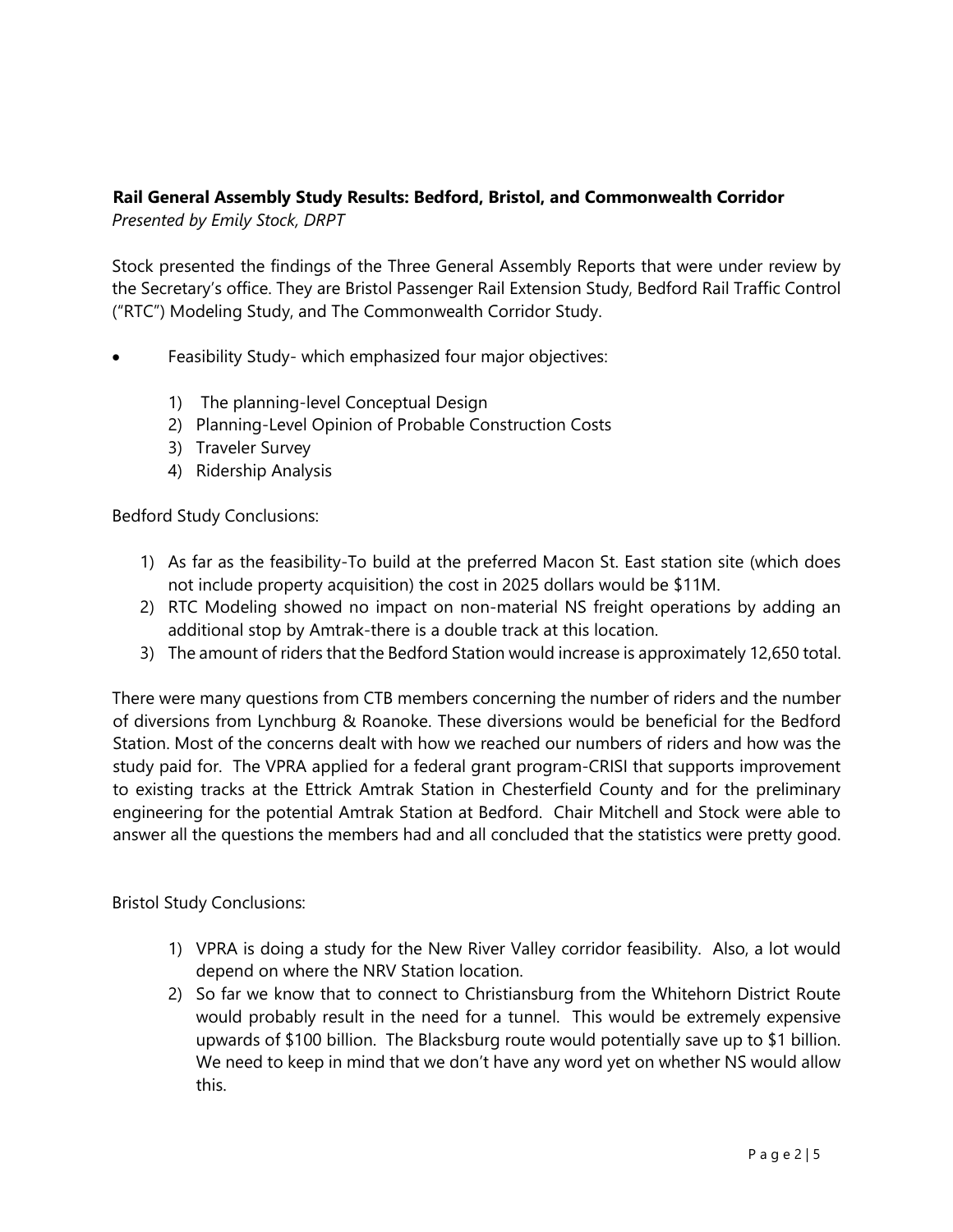3) As far as ridership, this route would set up for service connections from Bristol to Knoxville and may extend down to Atlanta. Chair Mitchell told us that Tennessee is willing to work with Virginia, however; they are more interested in going north towards Chicago instead of connecting to D.C. Again, we do not have confirmation that NS would allow this.

Concern is expressed by Members of how to get the Bristol trains to the NS main line. Chair Mitchell also explained that this depends on Blacksburg connection to get to Christiansburg. Stock stated that we will continue to work with localities and regional entities to determine the number of stops there would be between the NRV and Bristol.

Commonwealth Corridor Study Conclusions:

- 1) The one difference this study brings to the table is that we own the rail between Doswell and Charlottesville. This alone would cut the cost.
- 2) The study was based on a proposed two daily round trips between Newport News and Christiansburg. A public survey indicated support for "one seat" end-to-end service.
- 3) The infrastructure needs of the Commonwealth Corridor would mean significant upgrades for a passenger service to include a route to and from Charlottesville to Doswell. Storage and servicing would be necessary at either end of the route as well. This also comes with an annual potential 169,400 passengers (this is not a net number). While there are existing routes there is a need to combine service. This also includes two new routes.

The CTB Members stressed that this would be a long trip for end to end service- approximately an 8-9 hour trip. They posed the question that if a reduction of fare would equal increased ridership. DJ Stadtler of VPRA fielded this question. He stated that this is exactly right; they do add this elasticity in the fares and that we would benefit from this practice. Amtrak has been lowering fares on longer routes as opposed to shorter routes. This brings to attention that we may benefit from using our own service as opposed to Amtrak. We could make the short trips to our maximize opportunity with lower fares using our own service. To this conclusion we decided that we need to find out more about Brightline Florida. This service has a car waiting for passengers when they disembark. Brightline Florida is owned by a private company. They are actually building condos around the stations and building a lot of track. Their reputation is that of excellent customer service, on-time performance, and they also have great marketing.

\*\*\*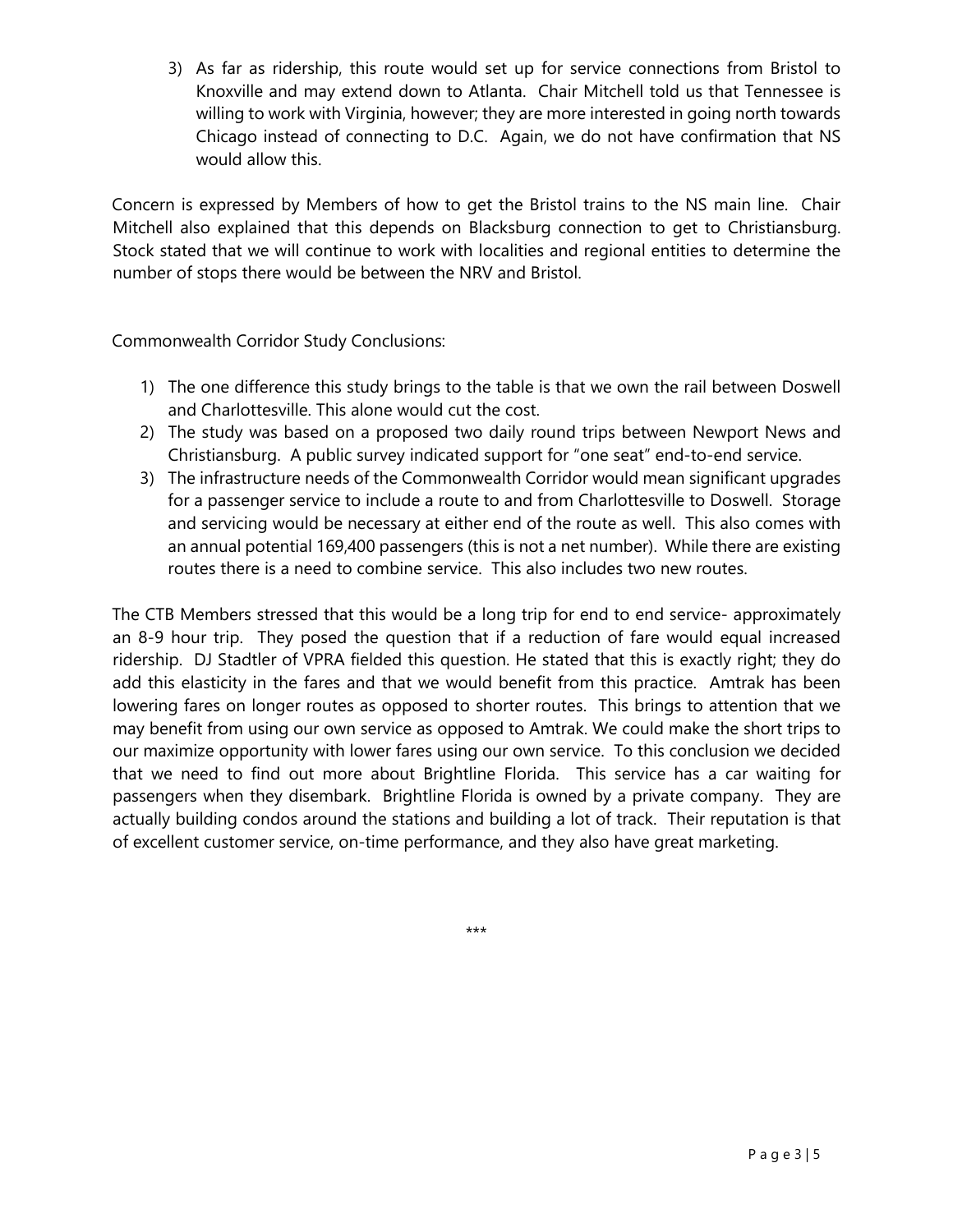### **STATEWIDE RAIL PLAN 2022**

*Presented by Emily Stock, DRPT*

Stock gave an overview of what we are planning to achieve in the year 2022. One of the main talking points was that the studies that we needed will touch on many Economic policies, and it will need to be very thorough.

Discussions about various developments that include: Economic Development, Equipment, Coordination, the Corridor Development, and Multimodal Access. With the answers to these studies we hope to confirm our direction statements concerning four different policies: Station, Service, Equity, and Climate Change. We know these are the policies we need to review.

To adequately review these policies we need to look at Existing Conditions. Pulling together-VPRA and DRPT are working on a coordinated process. This process will not only be Commonwealth centered but will also look to be in step with both National and Regional Integration.

Stock answered concerns from the Members about the fact that a partnership needs to be established with either Amtrak or Brightline. Again, we are circling back to finding out more concerning Brightline and what makes their approach different from Amtrak. By comparison, we will determine which has the better scope of business. This way, DRPT can glean helpful information to use to develop long-range plans that can be implemented by VPRA.

Stock also went over that we will be looking into more use of CSX and NS rail lines because the use of coal is diminishing. This means the freight lines won't have one of the main sources of revenue available to them. It also lends to the fact that some rail lines will be underused and/or abandoned. Another factor was brought up- the trucking industry is booming. We need to establish how that is affecting cargo freight. Is it narrowing down cargo freight? If it is then we need to do our part to make use of those rail lines because they are cost effective. Perhaps there are other industries that will benefit from using cargo freight. We need to get a grasp on where we are going right (and wrong) in our approach as our ways of travel have changed drastically within the last two years.

Among the other scopes of our study, we really need to look at the Corridor Development Policy. We need to look at preserving the existing corridors not just for use now but also for use in the future. What is the highest and best use of these lines? That is one of the questions we need to address. That way we will have those corridors available moving forward. Of course this also means we have to look at needed repairs to the existing infrastructure. What repairs will we obtain the most use from? What is the best use of our federal grants throughout the existing corridor?